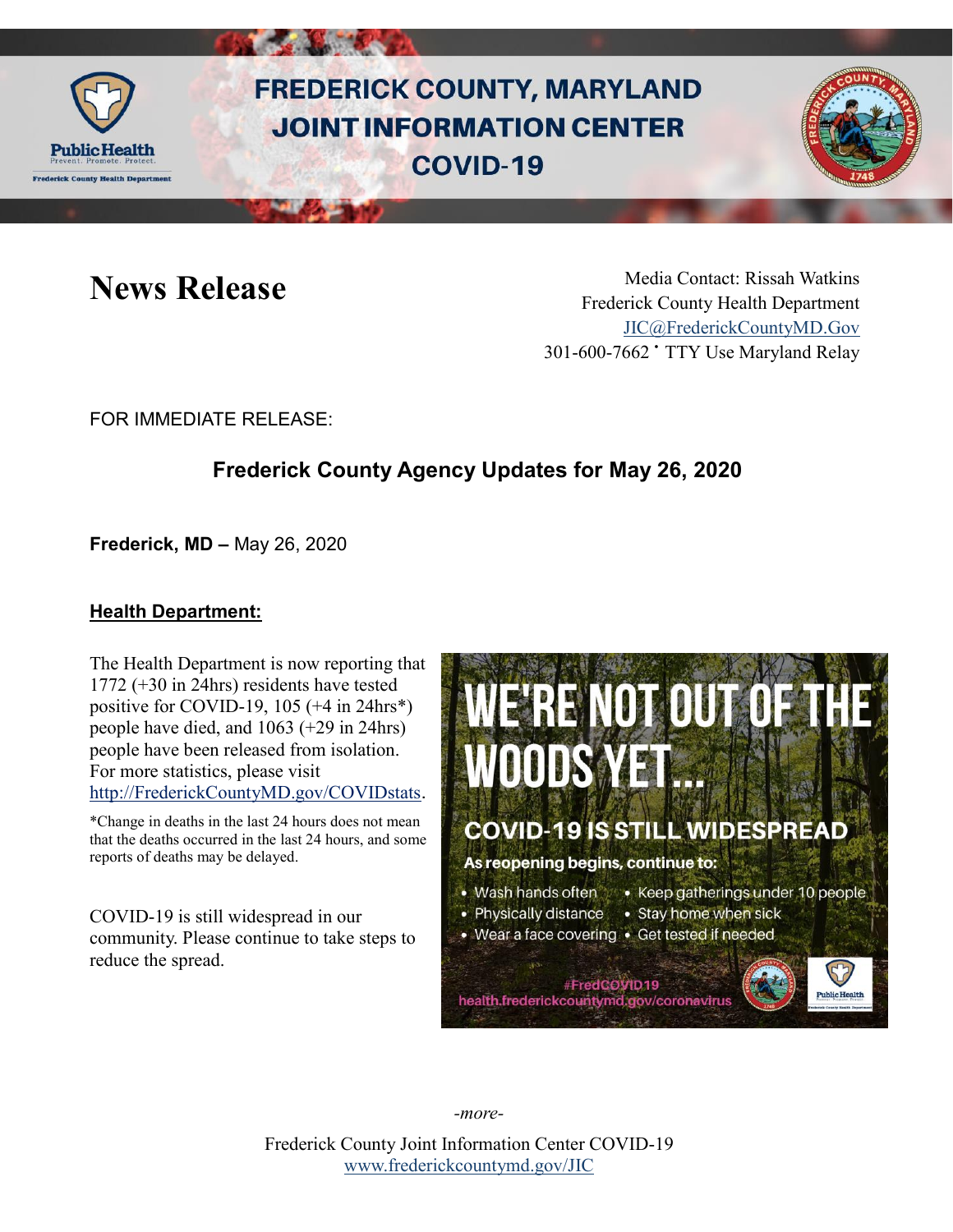

### **Page 2/JIC**

### **City of Frederick:**

#### *Parks and Recreation Provides Update to Operations, Closures, and Cancellations Due to COVID-19*

After consultation with City leaders and the reopening guidance from the State, the Parks and Recreation Department is announcing the following updates to operations, closures, and cancellations.

The latest updates include:

- **The Edward P. Thomas, Jr. pool and the William R. Diggs pool will be closed through July 12**. A re-evaluation will occur and additional information will be provided as conditions warrant.
- **The William R. Talley Recreation Center and all satellite facilities will be closed until further notice.** Return to usage plans will be in place and announced as conditions warrant. New facility reservations are currently unavailable. All existing reservations have been canceled and cannot be rescheduled.
- **All traditional classes and programs are suspended through July 12. All traditional Day Camps and Swim Lessons are canceled for the Summer of 2020.** Participants will receive a refund. Refunds will be processed and issued as promptly as possible.
- **Return to Recreation programming is being planned**. Additional information will be provided as conditions warrant.
- **All parade/walk/race permits are canceled through July 31**. Patrons will receive a refund. Refunds will be processed and issued as promptly as possible. New applications and applications currently under review for parade/walk/race permits are not being accepted/processed at this time. As conditions warrant, the City will communicate plans to resume the application and permit process.
- **All park facility permits and permitted use of city fields are suspended until further notice**. Return to play/usage plans and a revised reservation process will be in place and announced as conditions warrant and as restrictions are eased regarding mass gatherings. Patrons will receive a refund. Refunds will be processed and issued as promptly as possible. New applications for park facilities and field usage are not being accepted at this time.

As previously announced, the following:

- All Talley Fitness Center memberships, including those with automatic billing, remain suspended. When the Fitness Center reopens, all memberships, including passes, will be reactivated on the patrons' first visit back to the facility.
- All park playgrounds and pavilions remain closed until further notice.
- Basketball courts, tennis courts, in-line rinks, and skate parks are open. As a reminder, the Governor's Executive Orders on mass gatherings (no gatherings larger than 10 persons) and physical distancing are still in effect and should be followed.

*-more-*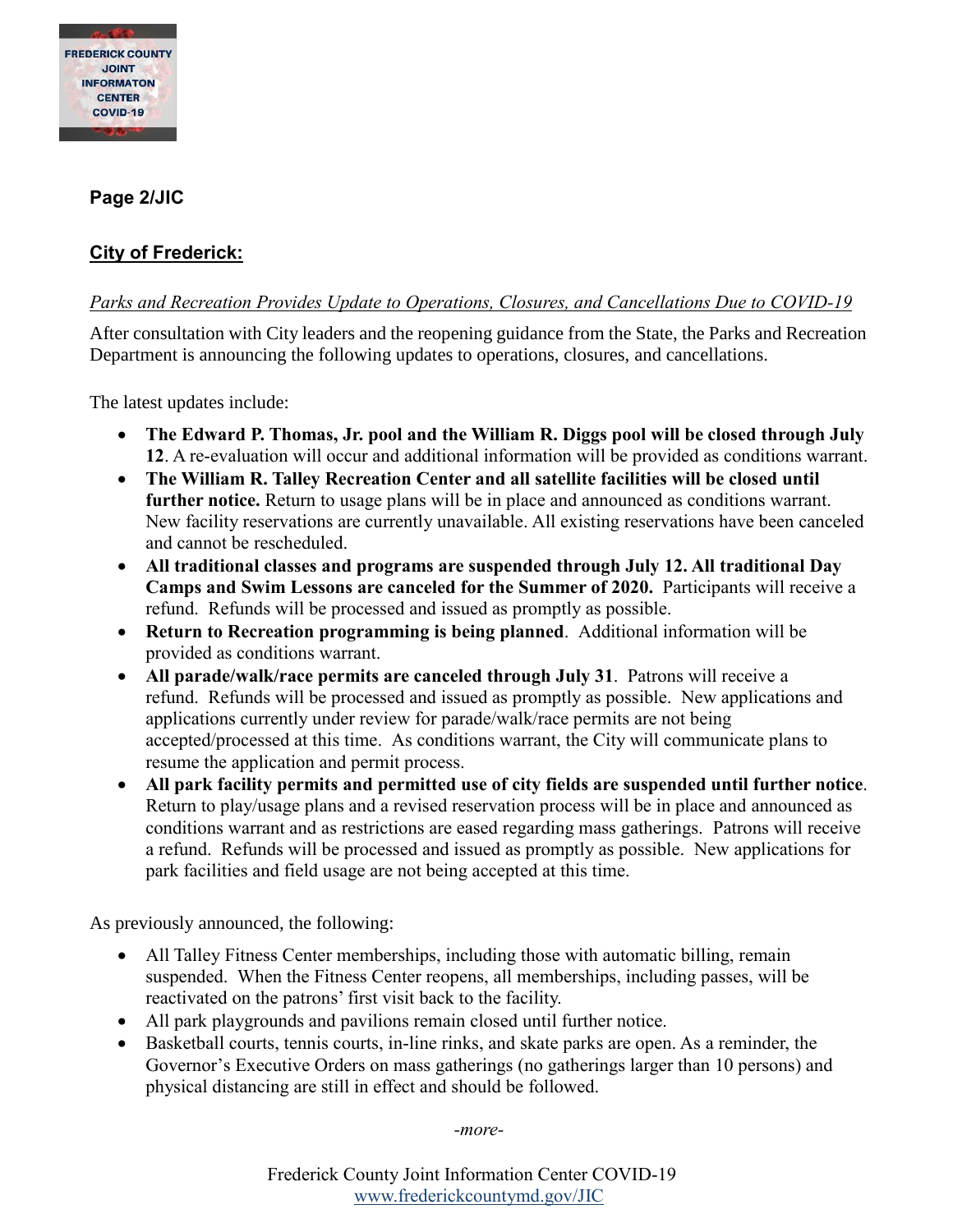

### **Page 3/JIC**

- Parks remain open to the community. As a reminder, the Governor's Executive Orders on mass gatherings (no gatherings larger than ten persons) and physical distancing are still in effect and should be followed. The community is encouraged to use parks local and adjacent to one's neighborhood to limit non-essential travel.
- The Dog Park is open for use. As a reminder, the Governor's Executive Orders on mass gatherings (no gatherings larger than ten persons) and physical distancing are still in effect and should be followed.
- The Clustered Spires Golf Course is open with safe operating procedures in place. Please contact the facility at 301-600-1295 for more information on tee times, safety measures, and operations.

Residents may call 301-600-6972 for the latest information regarding programs and facilities.

Since declaring a State of Emergency on March 13, 2020, Mayor Michael O'Connor and The City of Frederick have been committed to maintaining operations that are critical to the life, health, and safety of our residents. The City has also focused on the delivery of all additional City services through alternative means to keep City employees and the public safe. To stay up to date on the City's response to COVID-19, please visit cityoffrederickmd.gov/covid19 or the City's social media channels.

#### *[Español](https://www.cityoffrederickmd.gov/CivicAlerts.aspx?AID=6190)*

#### **Elections:**

Frederick County residents who wish to register to vote in the June 2, 2020, Presidential Primary Election are reminded that the deadline for voter registration is 11:59 p.m. on Wednesday, May 27, 2020. The same deadline applies to voters who are already registered and wish to make changes to their name, address, or party affiliation before the Primary Election.

In order to become a registered voter and vote in this year's election, individuals must be U.S. citizens, live in Maryland, and be at least 18 years of age on or before November 3, 2020.

Voter registration applications may be obtained by going onto the State Board of Elections' website at **[https://elections.maryland.gov/voter\\_registration/index.html.](https://elections.maryland.gov/voter_registration/index.html)**

For more information on voter registration, call the Board of Elections at 301-600-VOTE (8683), or visit our website at **[www.FrederickCountyMD.gov/elections](http://www.frederickcountymd.gov/elections)**, and click on "Voter Registration – Register/Make Changes."

-more-